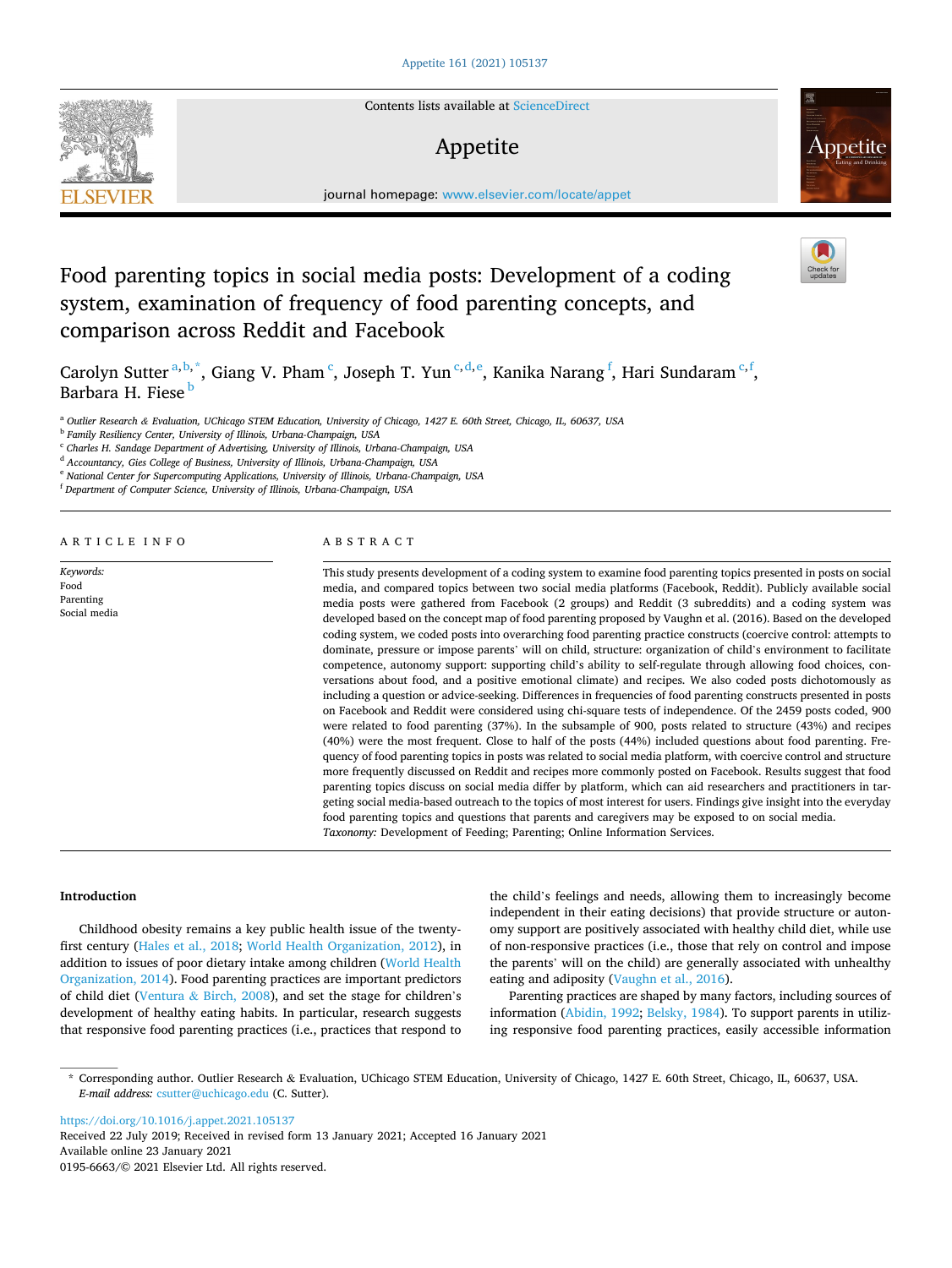that provides straightforward advice for feeding young children and addressing feeding challenges is critical. Clinicians and other health professionals provide an important source of evidence-based guidance for parents related to child health, especially early on when parents are learning to use responsive practices ([Eneli et al., 2007\)](#page-8-0). However, regular contact with health care professionals becomes much less frequent after the child's first year of life (Carruth  $\&$  [Skinner, 2001\)](#page-8-0). During this same developmental period, research indicates that parents may be more willing to trust the advice of others going through a similar experience. For example, previous research has found that parents are more willing to trust the advice of other parents related to deciding when and how to introduce complimentary foods (i.e., foods other than breastmilk or infant formula) ([Baughcum et al., 1998;](#page-8-0) [Walsh et al.,](#page-9-0)  [2015\)](#page-9-0). The period after the first year also marks the formative years for development of healthy eating habits as children transition to eating solid foods and begin developing autonomous dietary behaviors (e.g., choosing what they eat, feeding themselves). Thus, this is a key developmental period to ensure that parents are receiving evidence-based information and support for responsive feeding practices [\(Savage](#page-8-0)  [et al., 2007\)](#page-8-0).

With the rise of digital technology [\(Lazer et al., 2009\)](#page-8-0), seeking health and parenting information online has become more and more popular (Fox & [Duggan, 2013;](#page-8-0) [Nellsch et al., 2013a\)](#page-8-0). Parents from across demographic backgrounds are seeking information in relation to topics ranging from breastfeeding to pediatric skin cancer online [\(Ammari](#page-8-0)  [et al., 2018](#page-8-0); [Asiodu et al., 2015](#page-8-0); [Baker et al., 2017a](#page-8-0); [Nellsch et al.,](#page-8-0)  [2013a\)](#page-8-0). Research indicates parents like using online information sources for anonymity and convenience (Doty & [Dworkin, 2014; Dworkin et al.,](#page-8-0)  [2018\)](#page-8-0), and this is particularly true for parents who are geographically isolated [\(Dworkin et al., 2015](#page-8-0)).

Social media has become a prominent place for parents to seek parenting advice, share parenting experiences, and gain social support ([Duggan et al., 2015](#page-8-0); [Duggan et al., 2015;](#page-8-0) [Dworkin et al., 2018;](#page-8-0) [Price](#page-8-0)  [et al., 2017](#page-8-0)). Health and parenting information on social media are easily accessible to parents by either posting their own question or reading through a thread of comments contributed by other users. These online sources may be useful, efficient ways for parents to gain information and advice related to their food parenting practices. However, due to the diversity and potential inaccuracy of information online, professionals are increasingly concerned about the potential spread of information via social media that is contrary to professional recommendations ([Baughcum et al., 1998\)](#page-8-0).

Given the crucial role of information in shaping parental feeding practices ([Abidin, 1992; Belsky, 1984\)](#page-8-0), understanding how the topics of information presented about feeding on social media fall into categories of responsive or non-responsive practices represents an important area of study [\(Doub et al., 2016a](#page-8-0); [Pretorius et al., 2019](#page-8-0); [Price et al., 2017](#page-8-0)). In recent research considering parents questions, comments, and posts in a private Facebook group related to infant care, researchers found that parenting related to food (such as decisions about when to introduce solids) was a prevalent topic of interest [\(Kallem et al., 2018](#page-8-0)). Likewise, surveys with parents of three year old children indicate around half of mothers use the internet to find information about feeding their child ([Laws et al., 2019](#page-8-0)). Because parents are increasingly turning to social media for advice (Doty & [Dworkin, 2014](#page-8-0); [Dworkin et al., 2018\)](#page-8-0), in recent years, experts in the food parenting field have suggested a need for research examining social media and parents' food parenting attitudes and practices [\(Doub et al., 2016a](#page-8-0)). The research on food parenting information naturally occurring on social media and the dynamics of feeding discussions across different social media platforms has been limited. Some studies have considered posts on social media related to breastfeeding [\(Bridges et al., 2018](#page-8-0); [Yamada et al., 2018\)](#page-9-0). However, few have considered topics related to child feeding after solids are introduced. One study examined blog posts for mothers of preschool-aged children for food parenting topics, and found many posts focused on children's food preferences, involving children in food preparation, and

recipes ([Doub et al., 2016c\)](#page-8-0). However, blogs may not present the same type of information as other social media platforms used currently.

If parents are using information on social media to inform their feeding practices, it is important to understand the extent to which the feeding practices being presented on social media encourage responsive food parenting. Therefore, the current research seeks to provide insights into the nature of food parenting practices (i.e., coercive control, structure, and autonomy support) being discussed on two popular social media platforms among parent users: Facebook and Reddit. The novel examination of food parenting through the context of social media has benefits, including the ability to study food parenting practices on a large scale across various topics, users, and time points. For example, social media data can provide a window into current and prevalent attitudes and beliefs about feeding as well as the topics parents may find challenging and are seeking advice about online. Social media can provide information beyond what is traditionally captured in research using surveys (Teague  $\&$  [Shatte, 2018](#page-8-0)), which often ask parents to reflect on their average practices (e.g., "How much do you keep track of the sweets that your child eats?") [\(Birch et al., 2001](#page-8-0)). Furthermore, the use of social media data could help researchers reduce the possibility of social desirability bias in parents' reports of their own practices, providing insights into natural issues in food parenting and potentially allowing for timely intervention recommendations. This information can provide a basis for future efforts focusing on social media-based parental outreach.

The current research will focus on two social media platforms that host a large and growing number of parenting communities: Facebook and Reddit ([Ammari et al., 2018; Bartholomew et al., 2012;](#page-8-0) [Ammari](#page-8-0) & [Schoenebeck, 2015](#page-8-0)). These two platforms allow parents to share and engage in in-depth discussions by posting various forms of content (e.g., text, pictures, videos) with generous post length limits (Fox & [Duggan,](#page-8-0)  [2013,](#page-8-0) pp. 1–55; [Duggan et al., 2015\)](#page-8-0). Each social media platform, with its unique characteristics, may allow parents to seek and discuss different types of information. For example, research has shown that parents participate in Facebook groups to share personal experiences, ask questions, and seek support from other parents, particularly for those that have children with special needs or health-related issues (Ammari & [Schoenebeck, 2015](#page-8-0); [Thoren et al., 2013\)](#page-8-0). However, the reveal of personal identity and privacy concerns on Facebook might make parents hesitant to disclose personal information, and at the same time, feel pressured to maintain a socially desirable self-presentation by only sharing positive information ([Debatin et al., 2009\)](#page-8-0). Reddit, on the other hand, allows users to remain anonymous, thus, enabling parents to more naturally discuss their beliefs and practices that they may not feel comfortable disclosing on other sites [\(Ammari et al., 2018\)](#page-8-0). For these reasons, comparing the types of food parenting information being discussed on Facebook and Reddit can provide valuable insights into how parents' discussion of child feeding differs by the characteristics and expectations of the social media platform they engage in.

## *Research objectives*

The objectives of the current research were to **1)** adapt previously used constructs of food parenting to code information in social media posts, **2)** examine types of food parenting being presented on social media and **3)** compare differences in topics presented across social media platforms (Facebook, Reddit), given potential differences in users of these platforms as well as their different intended uses. Addressing these research objectives will provide a basis of knowledge related to the types of food parenting information presented on social media as well as a foundation of hand-coded data that can build towards automated coding processes to examine child feeding topics on a much larger scale.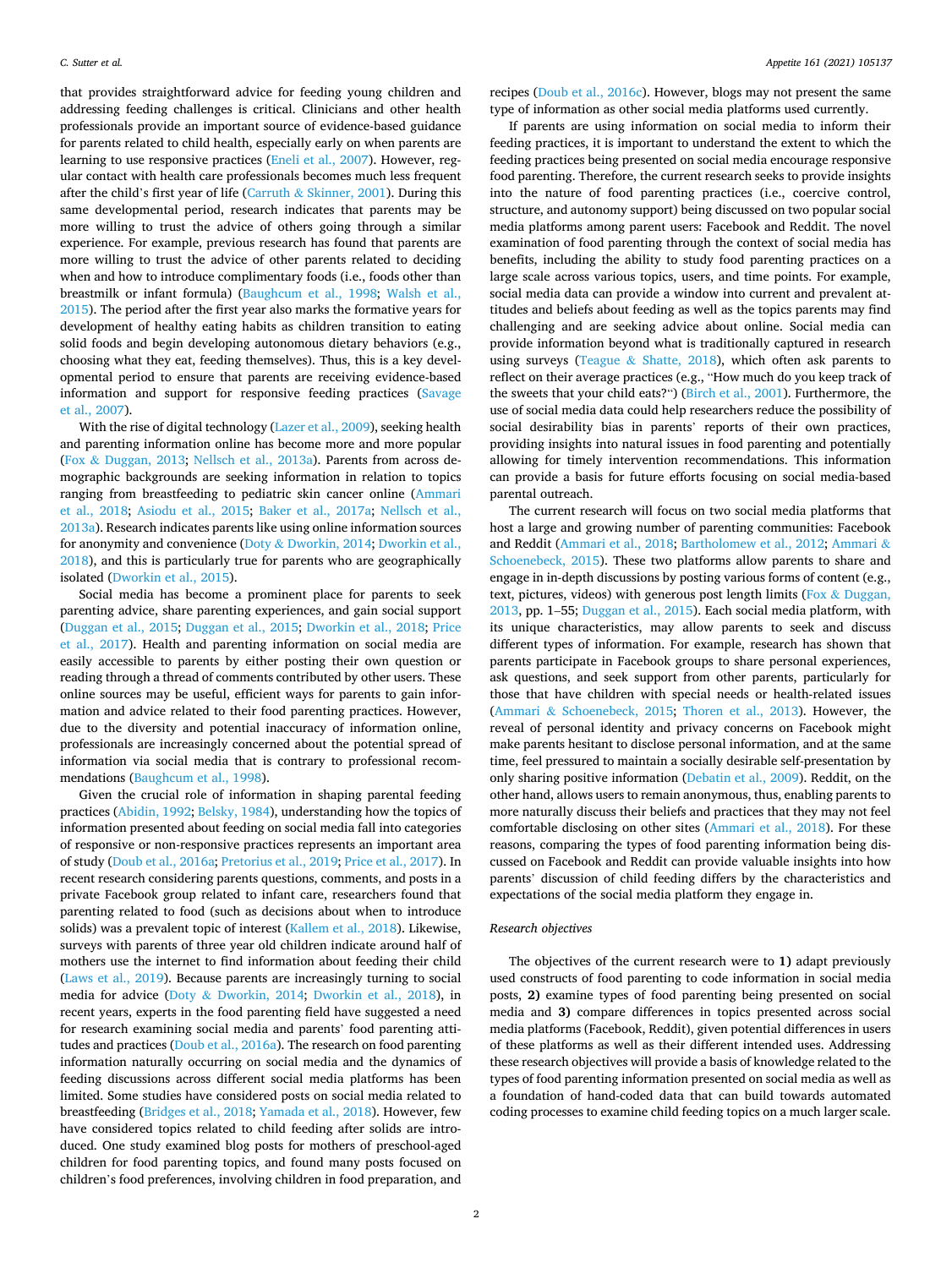<span id="page-2-0"></span>**Table 1** 

Food parenting practice higher-order construct first-level codes, definitions (O'[Connor et al., 2017](#page-8-0); [Vaughn et al., 2016](#page-8-0)), specific practice second-level codes, and example social media posts.

| First-level Codes       | Definition                                                                                                                    | Second-level codes                                                                                                                                                                                                                   | Example social media post excerpts                                                                                                                                                                                                                                                                                                                                                                                                                         |
|-------------------------|-------------------------------------------------------------------------------------------------------------------------------|--------------------------------------------------------------------------------------------------------------------------------------------------------------------------------------------------------------------------------------|------------------------------------------------------------------------------------------------------------------------------------------------------------------------------------------------------------------------------------------------------------------------------------------------------------------------------------------------------------------------------------------------------------------------------------------------------------|
| Coercive Control        | Parent's pressure, intrusiveness, and dominance in relation to<br>children's feelings and thoughts, as well as their behavior | - Restriction for weight<br>- Using food to control<br>negative emotions<br>- Threats & bribes<br>- Pressure to eat<br>- Intrusive control                                                                                           | "I feel Like I am having to force him to eat anything at any given time, except fruit. Anybody else go through this?<br>Is this some sort of phase he is going through?"<br>" I have tried Mommit I have tried just about everything; <b>bribing, threatening</b> , putting it out for breakfast, and<br>sending them to bed hungry. You know what? they don't care  !"                                                                                    |
| Structure               | Parent's organization of children's environment to facilitate<br>children's competence                                        | - Prompt to eat<br>- Rules & limits<br>- Permissive feeding<br>- Food accessibility/<br>availability<br>- Food preparation<br>- Modeling<br>- Exposure to variety/<br>selection<br>- Meal routines<br>- Redirection &<br>negotiation | " for the last few months I've noticed that he will eat better if I let him walk around while he eats  I've always<br>believed in eating at table I love it I was raised that way but sometimes I don't make him because I really want him to<br>eat a good amount!"                                                                                                                                                                                       |
| <b>Autonomy Support</b> | Promoting psychological autonomy and encouragement of<br>independence                                                         | - Child involvement<br>- Encourage healthy eating<br>- Education/reasoning                                                                                                                                                           | "I wanted to get my daughter a knife so she can <b>start helping me prep food for meal times</b> as she wants to be<br>involved more. Can you recommend a plastic kid safe option?"<br>" He helped strip the thyme leaves, peel the mushrooms and measure the cheese  We sat down to eat and without a<br>word ate his first mouthful and excitedly exclaimed "Delicious!" This was the most positive dinner in a long time,<br>purely because he helped!" |
| Recipes                 | Posts including a distinct recipe, list of ingredients, and/or<br>cooking instructions                                        | - Fruit-based recipe<br>- Vegetable-based recipe<br>- Protein-based recipe<br>- Grain-based recipe<br>- Mixed dish<br>- Multiple recipes                                                                                             | "My LO loved these and they were a great second-day sandwich for me!<br>1 l b ground meat, either 1/2 or 1/4 diced onion, 2 cloves of garlic, 1 or 2 crumbled slices of bread, pinch of salt, 2<br>splashes of sauce, sprinkling of mustard powder, squirts of ketchup, couple tablespoons of tomato paste, some mixed<br>herbs, small dash of pepper"                                                                                                     |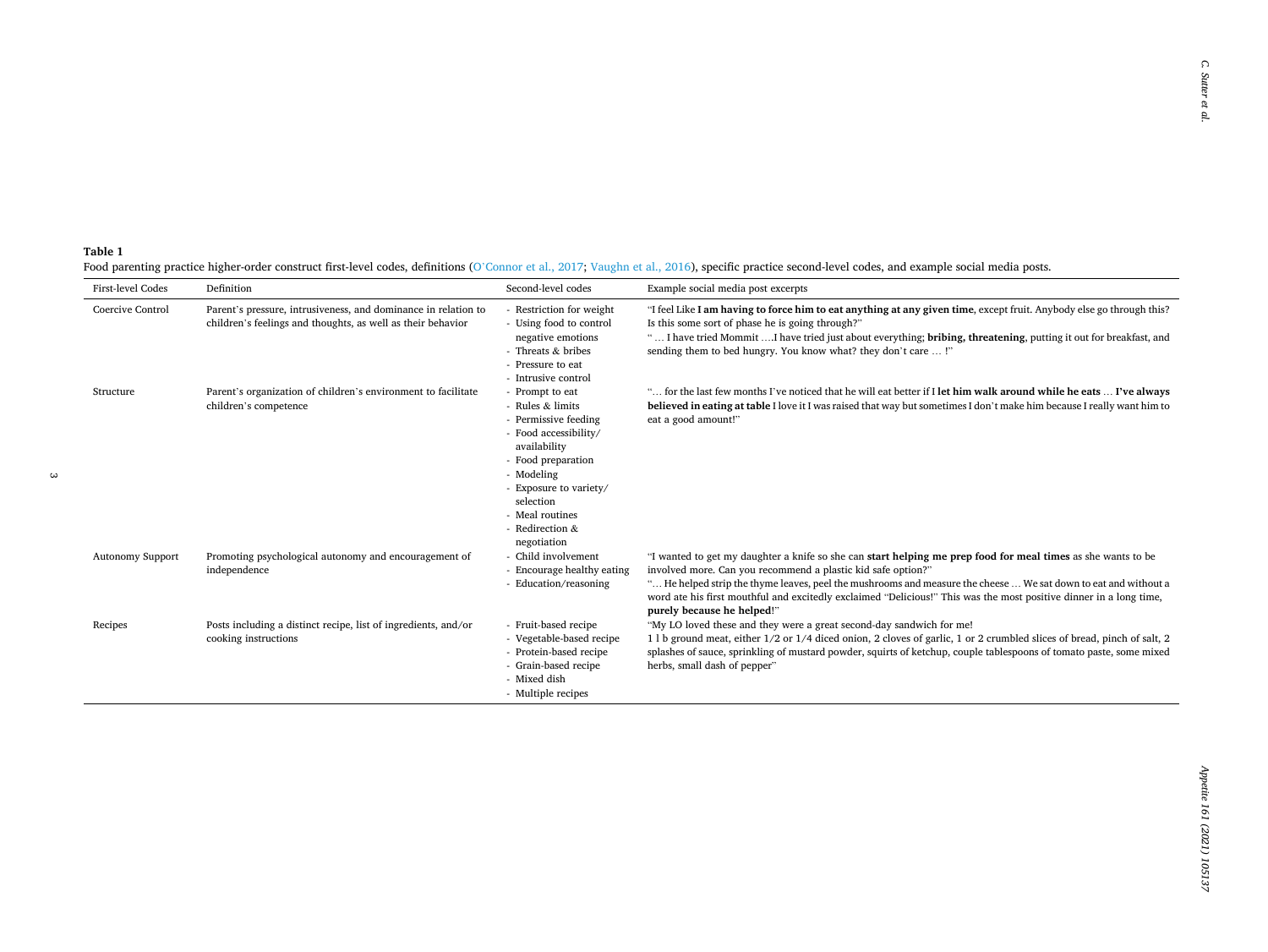## **Methods**

# *Objective 1: coding development for food parenting on social media*

To address the first study objective, we used a modified version of a thematic content analysis process (Braun & [Clarke, 2006](#page-8-0)). Content analysis generally includes steps: 1) selecting the unit of analysis, 2) creating and defining the categories, 3) pretesting the category definitions and rules, 4) assessing reliability and validity, 5) revising the coding rules if necessary, 6) pretesting the revised category scheme, 7) coding all the data, and 8) reassessing reliability and validity [\(Down](#page-8-0)[e-Wamboldt, 1992\)](#page-8-0). In a modified version of this process, we utilized an already existing concept map of food parenting ([Vaughn et al., 2016](#page-8-0)) as a basis for step 2) creating and defining the categories. This concept map includes three categories of food parenting (coercive control, structure, and autonomy support; definitions and examples provided in [Table 1\)](#page-2-0) which were determined by content experts in the field to represent overarching, higher-order food parenting practice constructs (O'[Connor](#page-8-0)  [et al., 2017](#page-8-0); [Vaughn et al., 2016](#page-8-0)). These constructs have been linked with children's dietary intake and obesity risk ([Vereecken et al., 2010](#page-9-0)). Within these three larger constructs, the concept map also identifies more specific food parenting practice subconstructs that represent more specific behaviors. The three overarching categories and more specific food parenting practice subconstructs were used as the initial content analysis coding scheme, moving into step 3) pretesting category definitions and rules. The three overarching constructs served as a first-level code of the overarching food parenting practice identified in each social media post, and the subconstruct behaviors were used to assign a second-level code. Thus, each social media post would be given a first-level code (i.e., coercive control) and a second-level code (i.e., threats and bribes).

To guide coding using this concept map, definitions of the first-level, higher-order constructs were drawn from Vaughn and colleagues ([Vaughn et al., 2016\)](#page-8-0). Definitions are presented in [Table 1.](#page-2-0) For second-level codes of specific food parenting practice subconstructs, parent-report survey items from already existing, validated questionnaires of food parenting used to develop the concept map were used as a guide (O'[Connor et al., 2017\)](#page-8-0). For example, survey items such as "I beg my child to eat [/at least something from his/her plate]" and "I insist/force my child to "try one bite" or taste a [food/healthy food]" helped to guide the definition and identification of the Pressure to Eat subconstruct of Coercive Control.

The majority of the content analysis coding development (steps 1–5) was completed by the first and second authors, who have experience and expertise in food parenting and social media/advertising, respectively. The process of creating the coding manual was overseen by the last author, a content expert in family mealtimes, food parenting, and childhood obesity, who contributed to the creation of an item bank of food parenting practice survey items that was referenced in the creation of the coding manual (O'[Connor et al., 2017\)](#page-8-0). This process took place over approximately 5 months, including 12 rounds of reviewing, coding posts, discussion, and.

Revising the coding manual. After the coding system was established, social media posts were coded by a team of four coders (including first two authors, and two research assistants), including steps 6–8 in which the coding team tested the finalized categories created by the first two authors, coded all the data, and calculated reliability.

## *Objective 2: collection of public social media posts*

A set of public Facebook and Reddit posts (i.e., publicly posted text within a social media platform) were retrieved via the Facebook Graph API (<https://developers.facebook.com/docs/graph-api/>) and the historical store of Reddit posts [\(https://pushshift.io/api-parameters/](https://pushshift.io/api-parameters/)). Specifically, subgroups from Facebook and Reddit were chosen including three subreddits (a forum or group within Reddit dedicated to a specific topic or theme) and two public Facebook groups (specific group created around a specific topic, organization or business which users can join or follow, and post to the groups' wall or main message board). These groups were selected because they were aimed at parents and caregivers, focus on parenting topics, including topics related to child feeding, and have a large number of subscribers (at least 1000) and regular engagement from users (daily posting). The first author generated a list of potential Facebook groups and subreddits based on these criteria. Then, the first and second authors reviewed and selected potential Facebook groups and subreddits and presented this information to the last author and trained coders. The research team collectively selected groups whose focus fit the aims of the study. Originally approximately 1500 posts were randomly selected each from Facebook and Reddit, but not all posts were included in the final coded data set due to exclusion criteria (i.e., no posts only including videos or photos were coded, posts were filtered based on criteria for those drawn from general parenting groups). The percentage of the total randomly selected posts included from each group (subreddit or public Facebook group) was determined in relation to the number of users in each group and posts available in all the historical data. For Facebook, posts that had a privacy setting of "public" from two popular nutrition and feeding groups (groups with 20,657 followers, and 41,064 followers) were accessed in May 2018. The descriptions of these two groups stated that they aimed to provide advice and share tips and recipes to help parents make healthy nutrition choices and impact their child's eating habits. The final Facebook data set includes randomly selected first-level posts with text (e.g., status) selected from the larger available data set of all public posts from these groups. These randomly selected posts were originally created between February 2015 to May 2018 ( $n = 1391$ posts). No comments on posts or posts that solely included photos or videos were assessed in the current research due to differences in coding methods necessary for photo or video media as compared to text-based.

For Reddit, posts from three fully public subreddits related to parenting, nutrition, or feeding (subreddits included 610,416 subscribers, 1075 subscribers, and 60,554 subscribers) were accessed in February 2018. The Reddit data set includes randomly selected firstlevel posts from the larger data set of public posts, which were available from October 2010 to June 2017. Posts were randomly drawn from these data sets. For the Reddit posts, we further filtered the data because many topics associated with parenting were present. Posts were filtered based on food/parenting/nutrition key words including: "food, feed, eat, diet, snack, meal, dinner, breakfast, weight, restaurant, serving, portion, fruit, vegetables, hungry, sweets, dessert, nutrition, nutritious" to select posts relevant for the final data set ( $n = 1068$  posts).

Only public posts were collected, with no identifying information from users. The research protocol was reviewed by the Office for the Protection of Research Subjects at the authors' university, and deemed exempt from Institutional Review Board review as it did not meet the definition of human subjects research. The protocol was also reviewed by a University Copyright Librarian and deemed appropriate in terms of ethics and privacy protection.

# *Data analyses*

Social media posts were coded in Microsoft Excel and codes were assigned using a number system. All posts were coded by one of the four trained coders. A subset of posts (45%) were double-coded to prevent coding drift and ensure reliability during the coding process (coding reliability is described in more detail below). For posts coded by more than one person, coder agreement was calculated as Cohen's kappa to ensure inter-rater reliability (Viera & [Garrett, 2005](#page-9-0)). Kappa above 0.70 was chosen as a reliable metric for inter-rater reliability based on previous research and consideration of 0.60 as moderate agreement and 0.80 as substantial agreement (Viera & [Garrett, 2005;](#page-9-0) [Doub et al.,](#page-8-0)  [2016d](#page-8-0)). These data were imported into SPSS version 25 ([Corp., 2015\)](#page-8-0) and the frequency of codes was calculated. To consider whether the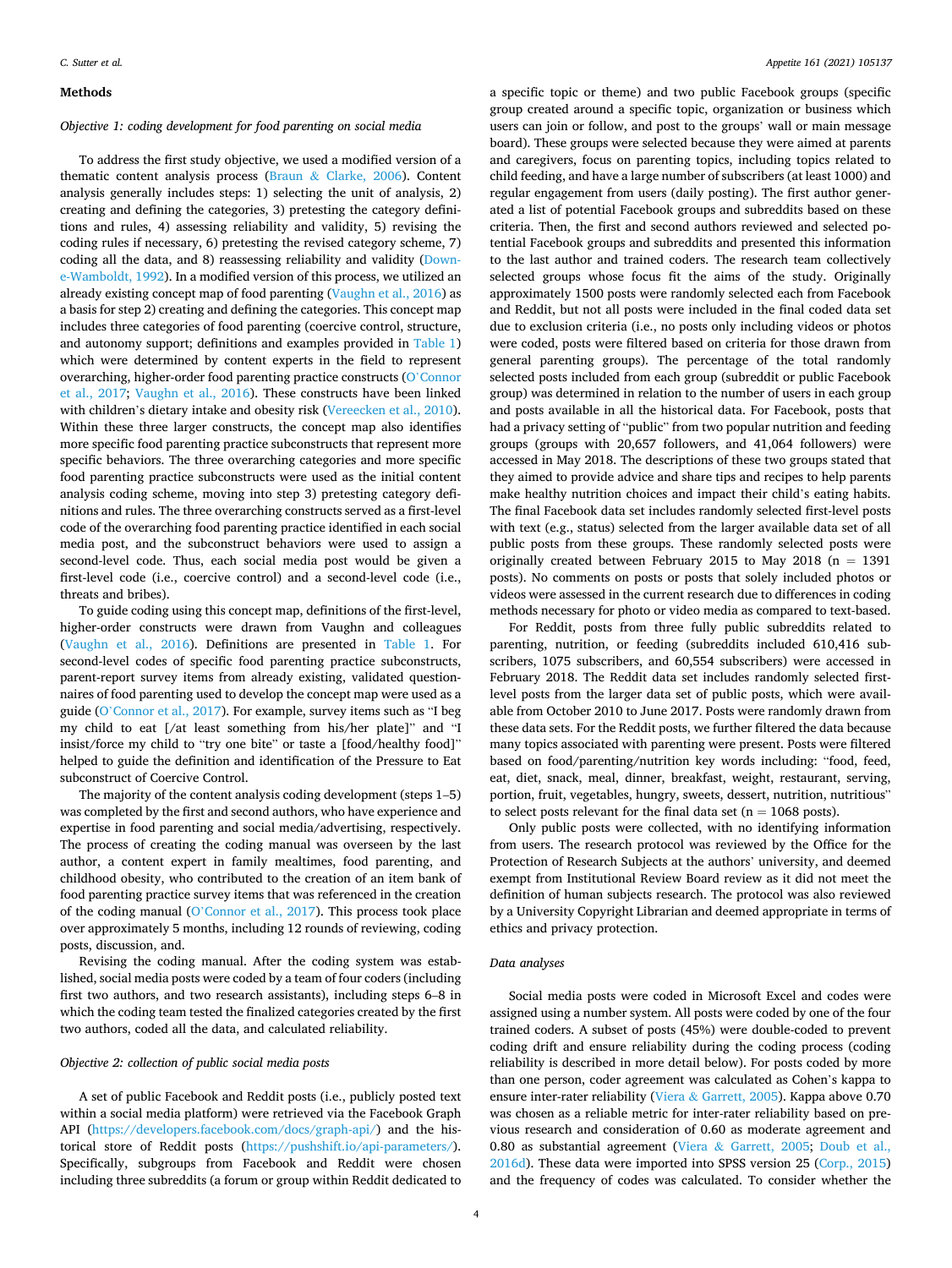<span id="page-4-0"></span>frequency of food parenting topics was associated with social media platform (Facebook and Reddit), Chi-square tests of independence were examined with Bonferroni adjusted post-hoc comparisons [\(Dayton](#page-8-0) & [Schafer, 1973\)](#page-8-0). We used Chi-square tests of independence or Fischer's exact tests (as appropriate, based on expected cell counts) to compare differences in the frequency of posts coded as questions or advice-seeking across food parenting topic categories (e.g., control versus autonomy support) and within food parenting topic categories (e. g., structure-prompt to eat versus structure-rules and limits).

# **Results**

# *Objective 1: coding development for food parenting on social media*

In reference to the first study objective, the concept map proposed by Vaughn and colleagues [\(Vaughn et al., 2016\)](#page-8-0) was used as a starting point to develop a coding system (see [Table 1\)](#page-2-0) to capture aspects of food parenting. An item bank of survey instruments related to food parenting practices (O'[Connor et al., 2017\)](#page-8-0) was also referenced in developing the coding manual. While working through steps 3–5 of the content analysis process as the first two authors were reviewing posts and applying the concept map, it became clear that food recipes for children were a common topic. These posts were considered to be qualitatively different than posts discussing food preparation under the structure category (e. g., "Always best to chop grapes in half (length ways) to avoid choking"). As such, a fourth category of food recipes was added based on initial coding. Recipe posts were also coded with a second-level code, based on the type of food included in the recipe or as a mixed dish for recipes including multiple foods. Considering recipes as a category is also consistent with previous child feeding blog research, which found recipes were included in 66% of blog posts [\(Doub et al., 2016c](#page-8-0)). Through an iterative process in which the first and second author would read groups of posts from Reddit and Facebook, attempt to apply codes, make notes, and meet to review, it was determined that the three domains of food parenting proposed by Vaughn and colleagues could be used to successfully categorize all food parenting related posts with any other posts falling under the code of recipes. Posts that did not relate to food parenting or recipes were coded as unrelated and not considered further.

The coding manual was refined to better accommodate coding of social media data through a process of adding additional notes and example posts. As part of this process, the first and second author added clarifying notes to the developed coding manual to help discern which codes should be applied. For example, to help distinguish between posts that should be coded as "Control-pressure to eat" and "Structure-prompt to eat" a note was added to the coding manual such that control should be coded when the post indicates forcing the child to eat using controlling methods (i.e., must eat food before leaving the table, physically forcing to eat) while structure related to prompting the child should be coded when the parent indicates asking or suggesting the child should eat a certain food. An example was provided in this note to further help distinguish between these two codes, indicating that posts related to prompting to eat are often questions or advice seeking in which the poster is asking how to get their child to eat certain things (i.e., more vegetables) versus posts encompassing pressuring the child to eat which might include the parent indicating they are continually giving their child the same food over and over and telling them they must eat the food before they leave the dinner table. Notes and clarification such as these were added to the coding manual throughout the coding process.

Based on discussion between the first two authors and review by the last author during the coding manual development it was also determined that two additional aspects of posts should be coded. First, it became clear early in reviewing the data that many posts were questions or posts in which parents were seeking advice related to specific feeding topics. As such, it was decided that a dichotomous (yes/no) code should be applied to each post to indicate whether the post included a question or advice-seeking. Second, some particularly long posts (e.g., 12 lines of **Table 2** 

Frequency of food parenting codes across social media platforms.

|                                            | Total $(N =$<br>900) | Facebook $(n =$<br>547) | Reddit $(n =$<br>353) |
|--------------------------------------------|----------------------|-------------------------|-----------------------|
| Control                                    | 62 (7%)              | $9^a(2\%)$              | $53^b$ (15%)          |
| Restriction for weight                     | 2(3%)                | $0(0\%)$                | 2(4%)                 |
| Using food to control negative<br>emotions | 7(11%)               | 1(11%)                  | 6(11%)                |
| Threats $&$ bribes                         | 7(11%)               | 3(33%)                  | 4(8%)                 |
| Pressure to eat                            | 12 (19%)             | $1(11\%)$               | 11 (21%)              |
| Intrusive control                          | 34 (55%)             | 4(44%)                  | 30 (57%)              |
| <b>Structure</b>                           | 390 (43%)            | $153^a$ (28%)           | $237^b$ (67%)         |
| Prompt to eat                              | 36 (9%)              | 10 (6%)                 | 26 (11%)              |
| Rules & limits                             | 16 (4%)              | 7(5%)                   | 9(4%)                 |
| Permissive feeding                         | 18 (5%)              | 1(1%)                   | 17 (7%)               |
| Food accessibility/availability            | 107 (27%)            | 38 (25%)                | 69 (29%)              |
| Food preparation                           | 105 (27%)            | 39 (25%)                | 66 (28%)              |
| Modeling                                   | 3(1%)                | 2(1%)                   | 1(1%)                 |
| Exposure to variety/selection              | 71 (18%)             | 43 (28%)                | 28 (12%)              |
| Meal routines                              | 33 (8%)              | 13 (8%)                 | 20 (8%)               |
| Redirection & negotiation                  | 1(1%)                | 1(1%)                   | $0(0\%)$              |
| <b>Autonomy Support</b>                    | 92 (10%)             | $59^a$ (11%)            | $33a$ (9%)            |
| Child involvement                          | 53 (58%)             | 27 (46%)                | 26 (79%)              |
| Encourage healthy eating                   | 22 (24%)             | 17 (29%)                | 5(15%)                |
| Education/reasoning                        | 17 (18%)             | 15 (25%)                | 2(6%)                 |
| Recipes                                    | 356 (40%)            | $326^a (60\%)$          | $30^{b}$ (8%)         |
| Fruit-based recipe                         | 32 (9%)              | 32 (10%)                | $0(0\%)$              |
| Vegetable-based recipe                     | 69 (19%)             | 67 (21%)                | 2(7%)                 |
| Protein-based recipe                       | 18 (5%)              | 17 (5%)                 | 1(3%)                 |
| Grain-based recipe                         | 36 (10%)             | 33 (10%)                | $3(10\%)$             |
| Mixed dish                                 | 81 (23%)             | 70 (21%)                | 11 (37%)              |
| Multiple recipes in one post               | 115 (32%)            | 103 (32%)               | 12 (40%)              |
| <b>Question/advice seeking</b>             | 397, 44%             | $102^a$ , $16\%$        | $295^{\rm b}$ , 84%   |

Notes.

Data represent frequency of posts, with percentages of posts within each category in parentheses.

Percentages were calculated based on total number of food parenting posts for first-level codes (control, structure, autonomy support, recipes, questions, multiple topics) and number of posts within categories for second-level codes (e. g., restriction for weight within Control).

In second and third column, differing letter superscripts  $(^\mathrm{a, b})$  indicate significant differences in proportions of each food parenting category with post-hoc tests at the  $P<.05$  level.

text with a list of questions) included secondary topics. For the initial development of the coding manual and research objectives addressed in the current paper, it was decided that only one first-level code would be assigned per post. Coders were able to determine the most prevalent topic in each post and assign one first-level code. However, for longer posts in which more than one topic was mentioned, a dichotomous (yes/ no) code was also applied to indicate whether the post contained multiple topics or not such that these posts could be further examined in future research.

**Coding reliability.** A total of 375 posts (15% of all posts) were randomly selected and coded by all four members of the coding team, with periodic check-in meetings and review. Once inter-rater reliability exceeded Cohen's kappa *>*0.70, coders began coding posts individually. Throughout the rest of the coding process a randomly selected 693 additional posts were double-coded (30% of posts; total of 45% of all posts were double-coded) to maintain coding accuracy and prevent against coder drift. Reliability was calculated to ensure maintenance above Cohen's kappa *>*0.70. Any disagreements between coders were discussed and final codes determined based on agreement across the coding team.

# *Objective 2: frequency of food parenting topics*

A total of 2459 posts were coded, drawn from 3 subreddits (1068 posts; divided across the subreddits with 35%, 61%, and 4% from each) and 2 public Facebook groups (1391 posts; 59% from one group and 41% from the other). Of the total coded posts, 900 were related to food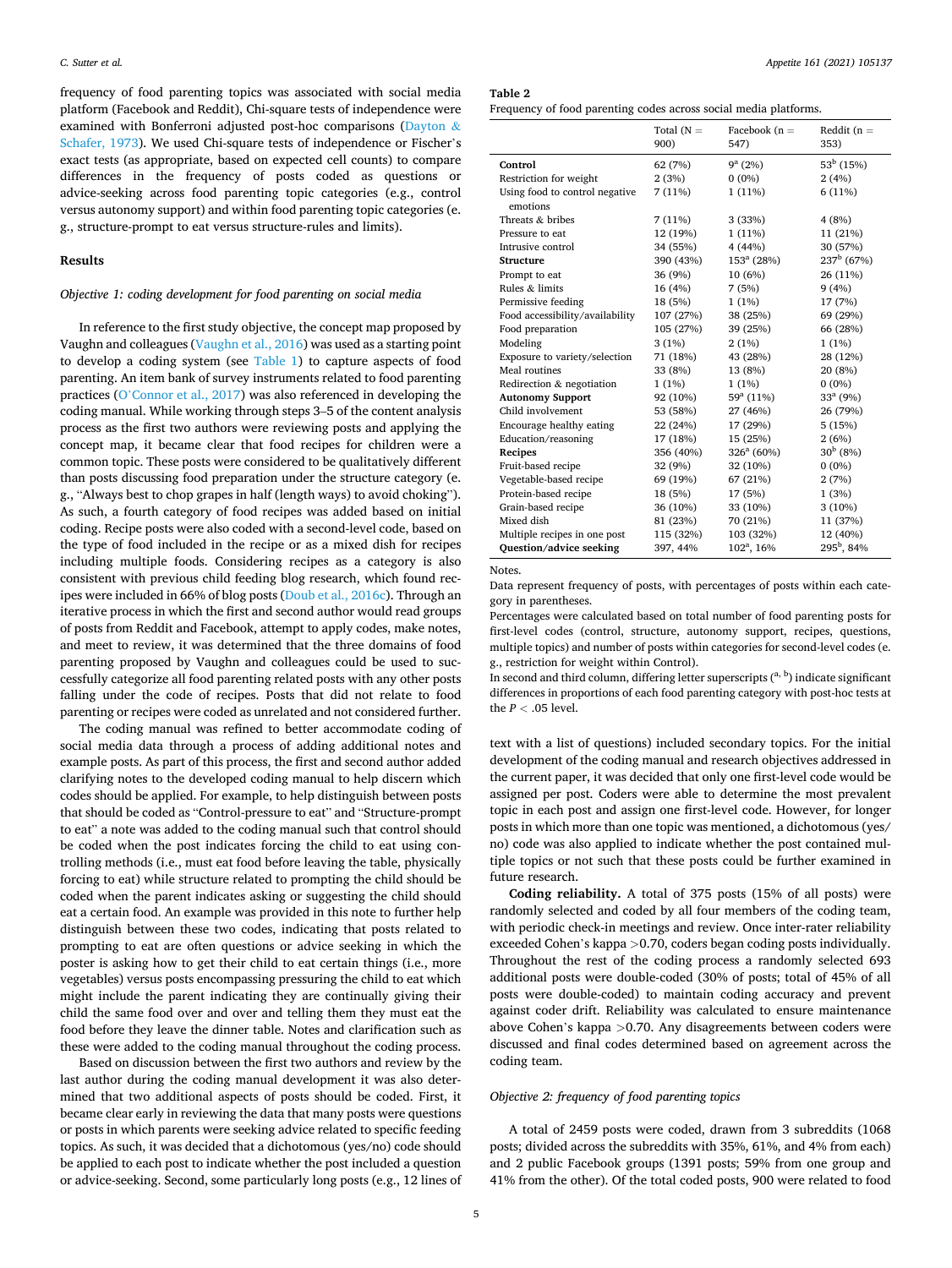#### **Table 3**

Frequency of Questions or Advice-Seeking across Posts included Food Parenting Topics.

|                                                        | Question/Advice-Seeking |           |
|--------------------------------------------------------|-------------------------|-----------|
|                                                        | Yes                     | No        |
| Control <sup>1</sup>                                   | 47 (77%)                | 14 (23%)  |
| Restriction for weight <sup>a.b</sup>                  | 2 (100%)                | 0(0)      |
| Using food to control negative emotions <sup>a,b</sup> | 4 (57%)                 | 3(43%)    |
| Threats $&$ bribes <sup>b</sup>                        | 3(43%)                  | 4 (57%)   |
| Pressure to eat <sup>a</sup>                           | 12 (100%)               | 0(0)      |
| Intrusive control <sup>a,b</sup>                       | 26 (79%)                | 7(21%)    |
| Structure <sup>1</sup>                                 | 281 (77%)               | 84 (23%)  |
| Prompt to eat                                          | 24 (67%)                | 12 (33%)  |
| Rules & limits                                         | 11 (69%)                | 5(31%)    |
| Permissive feeding                                     | 16 (89%)                | 2(11%)    |
| Food accessibility/availability                        | 87 (85%)                | 15 (15%)  |
| Food preparation                                       | 69 (73%)                | 25 (27%)  |
| Modeling                                               | 1(23%)                  | 2(67%)    |
| Exposure to variety/selection                          | 55 (85%)                | 10 (15%)  |
| Meal routines                                          | 18 (60%)                | 12 (40%)  |
| Redirection & negotiation                              | 0(0)                    | 1 (100%)  |
| Autonomy Support <sup>2</sup>                          | 34 (41%)                | 48 (59%)  |
| Child involvement                                      | 24 (47%)                | 27 (53%)  |
| Encourage healthy eating                               | 4 (29%)                 | 10 (71%)  |
| Education/reasoning                                    | 6(35%)                  | 11 (65%)  |
| Recipes <sup>3</sup>                                   | 21 (21%)                | 81 (79%)  |
| Fruit-based recipe <sup>a,b</sup>                      | 0(0)                    | 11 (100%) |
| Vegetable-based recipe $a,b,c,d$                       | 1(8%)                   | 12 (92%)  |
| Protein-based recipe $\sp{a,b,c,d}$                    | 1(33%)                  | 2(67%)    |
| Grain-based recipe <sup>b,d</sup>                      | 4(44%)                  | 5(66%)    |
| Mixed dish <sup>a</sup>                                | 3(7%)                   | 40 (93%)  |
| Multiple recipes in one post <sup>c,d</sup>            | 12 (52%)                | 11 (48%)  |

Notes.

Data represent frequency of posts, with percentages of posts in parentheses. Percentages were calculated based on the total number of posts in each category (and sub-category) that were or were not questions/advice seeking.

Differing number superscript  $(1, 2, 3)$  indicate significant differences in proportions of question/advice seeking between categories.

Differing letter superscripts  $($ <sup>a, b, c</sup>) indicate significant differences within the Control and Recipe categories with post-hoc tests at the *P <* .05 level.

parenting or recipes (37%). The percentage of posts coded from each group or subreddit were commensurate with their number of users and total posts available. Qualitatively, the data included a richness of topics being discussed with respect to food parenting practices (see [Table 2](#page-4-0), first column). Posts across both social media platforms were most commonly related to food parenting structure (43%; e.g., "… We've recently started finger foods. He doesn't seem to like them much, but we're just going to keep presenting them to him and I'm sure we will get there") or recipes (40%). However, posts related to autonomy supporting practices (10%; e.g., "My child has always needed to be very close to me, so it was more out of desperation than any ideal that I got her involved in the kitchen. To my surprise, she is capable of WAY more than I ever thought at this age!") or use of controlling practices (7%; e.g. "Do you use food to keep your little one quiet, well behaved or to stop a tantrum?") were much less common (see [Table 1](#page-2-0) for additional examples). Approximately one third of coded posts (31%) mentioned more than one food parenting topic.

Close to half (44%) of posts included a question or indicated the poster was seeking advice related to a food parenting topic. The frequencies of posts including questions or advice-seeking differed by food parenting topic ( $\chi^2$  (3) = 130.50, *P* < .001; see Table 3). Post hoc tests indicated the percentage of posts coded as including topics of control and structure did not differ in the frequency of questions, with over three-quarters (77%) including questions for both topics. These percentages differed significantly from posts related to autonomy support and recipes, which had fewer questions or advice seeking (41% and 21%, respectively).

Within the second-level codes of specific food parenting practices, posts were often related to the foods that parents make accessible or available to their child (27% of structure-related posts; e.g., "Hopefully this isn't a dumb question! I was just curious as to when I should stop giving her formula and feed her baby foods, diluted juices, regular milk ect … Just looking to see what other moms are doing or have done with their baby") and food preparation (27% of structure-related posts; e.g., "I started my 7 month old on solids last month, and even though I used store-bought purees for my first baby and have so far with my second as well, I thought it might be fun to make some myself. Have you made any homemade baby food purees? Did you find it advantageous and fun or more trouble than it's worth?"). Recipe posts often contained multiple recipes (32% of recipe posts) or some kind of mixed dish (23% of recipe posts), such as a pasta. Posts related to engaging in autonomy supporting food parenting practices most commonly included involving the child in food decisions or preparation (58% of autonomy support posts; e.g., "One thing I'm really interested in are recipes that are fun to make with toddlers. My daughter is (nearly) 2 years old and we've been cooking together for a while now. She can crack eggs, butter and loves to pour things. If you have any recipes that you've had fun cooking with toddlers I'd love to try them"). Posts about controlling food parenting were most commonly about use of intrusive control (55% of control posts; e.g., "… As I tried to coax, trick and force her to eat all of her bun of which she had only ingested a couple of bites, the truth, cold and hard, was staring me in the face: She simply does not like peanut butter").

Posts within each food parenting topic also differed in terms of the frequency of questions and advice-seeking (see Table 3). Within the control category (Fisher's Exact Test (FET) = 9.86; *P* = .03), posts coded as "pressure to eat" more frequently included questions (100%) than posts coded as "threats or bribes" (43%). Other posts related to control did not differ significantly. For posts related to structure and autonomy support, there were not significant differences in the frequency of questions or advice seeking within second-level codes. For posts coded as recipes (FET = 24.32, *P <* .001), posts including multiple recipes had the most questions (52%), significantly more than fruit-based or mixed dish recipe posts. Most other recipe posts included few questions (ranging from 0 to 44%) and did not differ significantly from one another.

## *Objective 3: differences by social media platform*

A chi-square test of independence was used to examine whether the frequency of first-level coded topics in posts was associated with social media platform (Facebook, Reddit). Results indicated a significant association between social media platform and topic frequency ( $\chi^2$  (4) = 276.15,  $P < .001$ ; see [Table 2,](#page-4-0) second and third columns). Bonferonni post-hoc tests suggest differences in the frequency at which users post about controlling food parenting practices, practices related to structure, and differences in the amount of recipes posted across the two sites. Specifically, posts related to controlling food practices and structure around feeding.

Were more commonly coded in Reddit than Facebook, while posts including recipes were more commonly found on Facebook. Additionally, chi-square tests indicated the frequency of posts that included questions or advice-seeking  $(\chi^2 (1) = 4.66, P = .03)$  and posts that contained multiple topics related to food parenting  $(\chi^2 (1) = 267, P <$ .001) were also associated with social media platform. Posts asking questions or seeking advice were much more common on Reddit (84% of all posts, versus 16% on Facebook), and posts including multiple topics were also slightly more common on Reddit (36%) as compared to Facebook (28%).

# **Discussion**

Findings from this study indicate food parenting topics are presented in a large number of posts across the Facebook and Reddit parenting communities examined in this study. More than one third of the posts we examined from targeted parenting and nutrition subgroups were related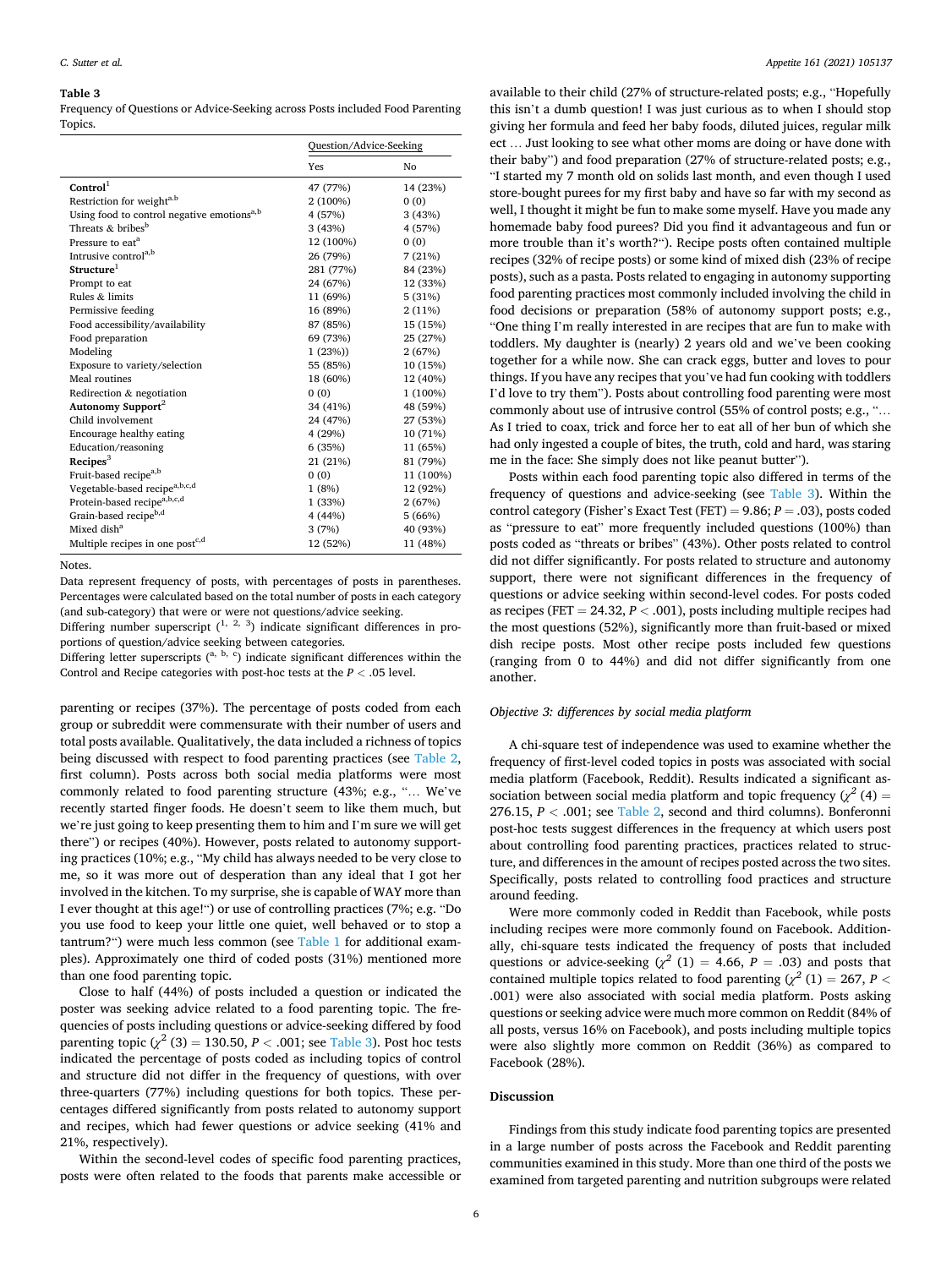to food parenting concepts. Through an iterative development process, the research team was able to utilize a concept map of food parenting constructs developed by experts in the field ([Vaughn et al., 2016\)](#page-8-0) to code social media posts. This coding development process also indicated recipes were common topics of posts about feeding young children and many posts were questions or included advice-seeking.

Utilizing the developed coding system, we found that responsive food parenting practices (structure, autonomy support) were far more common than non-responsive food parenting practices (coercive control) in the social media posts retrieved. Similar to research considering discussions of breastfeeding on social media, this study indicates users may find groups to be a source of useful knowledge that leads to an organically formed community of practice ([Skelton et al., 2020](#page-8-0)). Further research is needed to understand why users may post about specific food parenting practices more frequently than others. It may be that parents choose to post specifically about responsive practices in an effort to create a positive online persona. It could also be that parents struggle to find examples of responsive food parenting that fit their unique family circumstances and needs, but online communities that include a range of perspectives may help users find posts that resonate with them.

Our findings suggest that parents on social media would be less likely to discuss and be exposed to feeding practices associated with unhealthy eating and adiposity among children than responsive practices. However, given the average occurrence of 7%, the possibility of parents encountering these undesirable practices is still possible. Especially, discussions on coercive control were more popular on the platform where parents could share information anonymously than in the platform where personal identity is usually revealed (i.e., 15% on Reddit vs. 2% on Facebook). Thus, it seems like when the pressure to maintain a positive self-presentation is lifted, parents are more likely to disclose and discuss undesirable parenting practices. It is important to note that the majority (77%) of these posts included questions or advice-seeking, suggesting that parents and caregivers are specifically going online to ask about whether and how they should use these types of practices. This calls for further attention to the ways users engage with the information they find in response to questions, and additional efforts to understand how health professionals can respond to these questions about food parenting practices online. The automated coding processes developed in our current research could contribute to the advancement of tools for examining desirable versus undesirable food parenting practices online.

The majority of the social media posts examined were related to the structure parents create around food and mealtimes (such as the way meals are served), the preparation involved in making food that is both healthy and that children will readily eat, and sharing recipes to make for the family. These findings are similar to topics found in food blogs written by mothers of preschool aged children [\(Doub et al., 2016c\)](#page-8-0) as well as survey research indicating ninety percent of mothers use the internet to search for recipes ([Laws et al., 2019](#page-8-0)), and suggest a common, everyday concern for parents is making healthy foods available to their children and finding new recipes to use to do so. In line with this hypothesis, the majority of these posts included questions or advice-seeking. For researchers and practitioners hoping to promote positive, responsive food parenting and ultimately healthy eating, it is prudent to provide easy, affordable recipe suggestions along with other guidance related to responsive feeding practices to ensure parents have meal ideas in place that they can easily use when enacting practices that engage structure and autonomy support. Given that food accessibility, preparation, and recipes were the most common topics in posts, these are likely continually areas of concern for parents. Removing the stress of finding healthy meal ideas may help make space for parents to focus on other aspects of feeding.

In addition, posts were often questions seeking advice from other Facebook or Reddit users (44% of coded posts). This information is critical and suggests that individuals use social media as a place to seek information about feeding children. Further research is needed to better understand how general information posts and question-based threads

of comments on social media platforms align with best practice recommendations for feeding and child dietary guidance and how social media as a source of information is used in tandem with or in place of other sources (e.g., dieticians, pediatricians). In line with prior research (Kaufmann & [Buckner, 2014](#page-8-0); [Nellsch et al., 2013a\)](#page-8-0), social media may be a preferred source for seeking food parenting information because it is readily available to parents who are short on time and need a response to their questions quicker than could be provided by scheduling a doctor's appointment or getting in touch with a health professional. It will be important to understand how other sources of information are or are not able to meet these needs. In addition, research suggests parents more and more frequently turn to social media as a source of social support ([Baker et al., 2017a](#page-8-0); [Bridges et al., 2018;](#page-8-0) Drentea & [Moren-Cross, 2005](#page-8-0); [Haslam et al., 2017; Holtz et al., 2015](#page-8-0); Jang & [Dworkin, 2014](#page-8-0); [McDaniel](#page-8-0)  [et al., 2012](#page-8-0); [Swindle et al., 2018\)](#page-8-0). This may also be the case for parents seeking advice about food parenting, who often end posts with a question such as "Does anyone else have this problem?", suggesting they are looking for support or validation from other parents who have faced similar issues.

Social media appears to be a naturally occurring way in which parents are seeking information for feeding their child. As such, health practitioners could utilize this medium to support parents. For example, a recent parent peer nutrition educator program in Australia found that parents had positive experiences receiving child feeding and nutrition information on social media from other parents who were trained as peer educators [\(Ball et al., 2017](#page-8-0)). Social media-based efforts to share general nutrition education information, such as the Food Hero campaign, have found success (Tobey & [Manore, 2014](#page-8-0)). For example, one study found that the Food Hero social media marketing campaign was related to increased positive beliefs around fruits and vegetables ([Tobey et al., 2016\)](#page-8-0). Using a different approach, outreach efforts could focus on social media literacy for parents, to help them identify positive, evidence-based information related to responsive feeding and meal ideas while also gaining the social support social media may provide.

Results further indicated differences in the topics of food parenting and frequency of advice-seeking in posts across the two social media platforms, Facebook and Reddit. Since there is little prior research that directly compares Facebook and Reddit in terms of parenting information and social support exchange, our findings provide an initial consideration of differences in types of information shared across these two platforms. In line with previous knowledge about anonymity and information disclosure [\(Ammari et al., 2018\)](#page-8-0), parents may be more comfortable disclosing and discussing information, especially in regard to their feeding practices, on Reddit than on Facebook. Even though parents still seek and share information on Facebook, they might feel the pressure to establish a desirable, positive self-presentation (Krämer  $\&$ [Winter 2008\)](#page-8-0), and thus, are reluctant to share details of their parenting life on Facebook. Additionally, due to the setup of Facebook groups in comparison with subreddits, Facebook posts may be more likely to come from administrators of the group providing information to followers. This could be why fewer Facebook posts included questions. Our findings suggest that Reddit might be a more helpful platform for parents to open up and seek advice across a wide range of topics due to the anonymity and ability to post without being an administrator. Further research should help expand this understanding by examining information and support seeking from the parents' perspectives and providing a closer examination of who is posting information.

Based on these noted differences in Facebook and Reddit for sharing and discussing food parenting topics, outreach and social media campaigns could differentially direct efforts through these platforms. For example, Facebook may be a more appropriate place to provide parents with affordable, easy to make, and healthy recipes to try with their children, while Reddit may provide a better forum to address parents' questions around food parenting practices and encourage use of structure in mealtimes and autonomy support.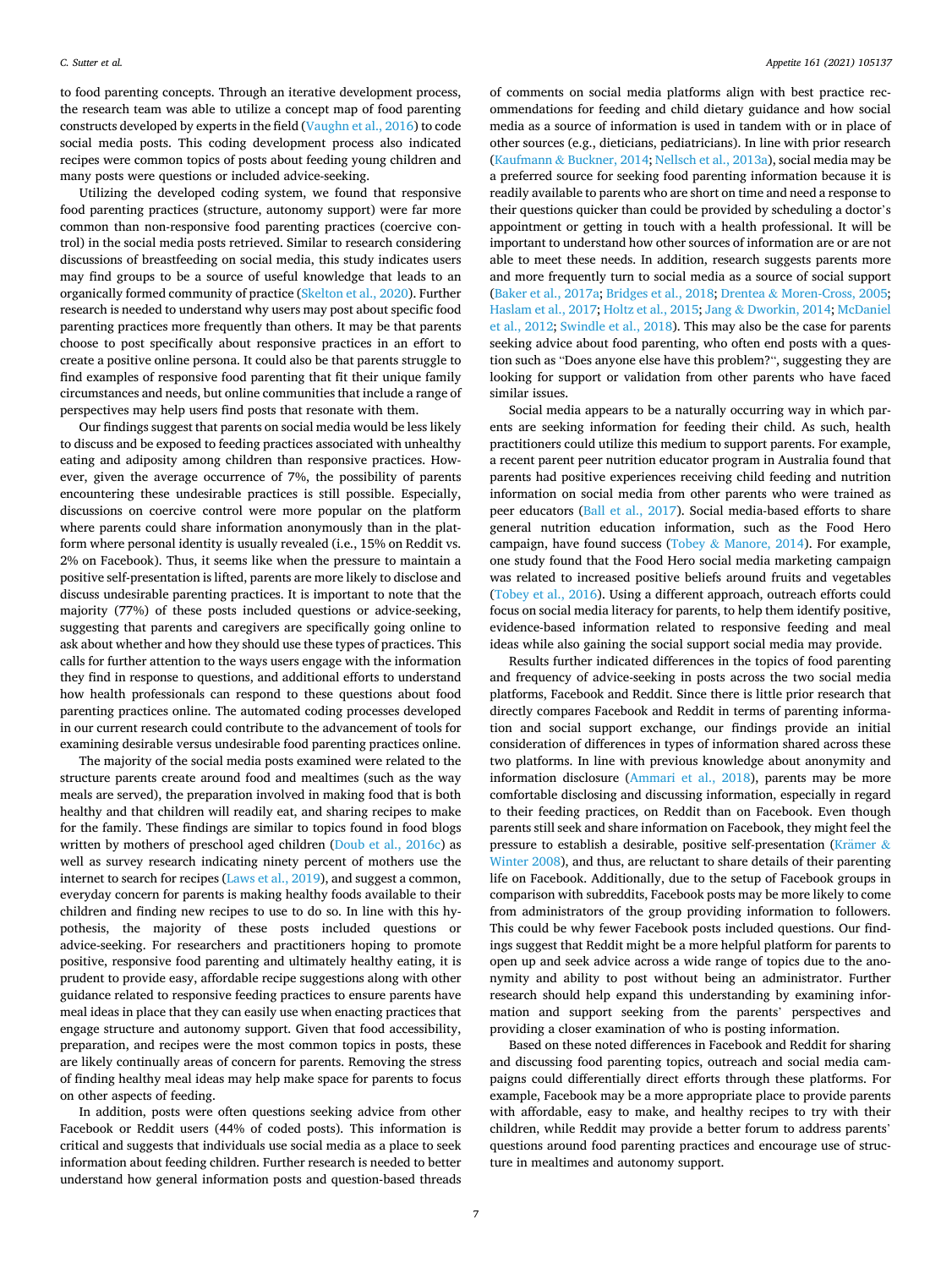## *Limitations*

The current study adds to a growing body of research describing social media as a source of information and support around topics of food parenting, contributing an innovative perspective on the topics discussed across Facebook and Reddit platforms. However, there are certain limitations and areas for further research that should be noted. First, the analyses presented here are limited to only a few subreddits and public Facebook groups focused specifically on parenting and may not represent the full range of food parenting topics presented across these two platforms. While the current analyses provide an initial consideration of differences across these two platforms, additional research is needed with a larger sample of posts to fully understand platform-based differences in food parenting topics. Additionally, future research should consider differences in posts within social media platforms by groups or subreddits, given that different groups may have different cultures related to parenting information sharing. To better understand differences across the two platforms, future research should also consider differences in posts on Facebook versus Reddit by the same individual. Understanding whether parents turn to different platforms for different types of information, or if individuals prefer one platform for all their interactions, will be essential to better target outreach efforts.

Second, these analyses were only conducted with publicly available, text-based posts and it is possible different topics are discussed in private social media groups. However, research suggests the anonymity created by public forums such as Reddit in which users can post under pseudonyms is an opportune place to examine information sharing and discussion as individuals may not feel as inhibited as in a private group where they are known by other members ([Ammari et al., 2018](#page-8-0)). Further research is needed to better understand how parents and caregivers use the two platforms in relation to anonymity and social desirability. In addition, considering posts that include photos or videos may provide additional information related to food parenting presented on social media, as these posts could include references to how food is served such as pictures of mealtime.

Third, in these analyses we have no information about who is posting (no identifying information was captured when social media data were pulled, only post content) and as such cannot consider factors of the individual related to food parenting discussion. We do not know if the same user posted information multiple times or across platforms, or whether posts came from parents or other users such as subreddit or group administrators. This will be an important area for future research to better understand the information being provided to parents by social media administrators versus topics/questions parents are posing. In addition, previous research notes differences in online information-seeking behaviors related to demographics [\(Dworkin et al., 2015](#page-8-0)). Increasing understanding of demographic and socio-political differences in individual posters can help to inform the use of social media outreach efforts to targeted, at-risk populations. Specifically in reference to food parenting practices, it will be important to capture information related to child age in future studies given noted differences in the appropriate use of different practices by child age as well as differences in caregivers' role in feeding (i.e., primarily in charge of feeding responsibilities). Finally, it is worth noting that the current analyses only applied one food parenting topic code to each post and only examined first-level posts as opposed to comment threads. Future research will need to consider the multiple topics of food parenting discussed in posts and in the back and forth between users in comment threads.

# **Conclusions**

Overall, findings from this study indicate posts on social media related to food parenting practices most often include topics related to structure in feeding and recipes. Post topics differed across Facebook and Reddit, and in relation to questions or advice-seeking. These initial

findings provide a basis for future research questions related to feeding information on social media, such as a more specific focus on feeding topics or milestones (e.g., how to first transition infants to solid foods, managing picky eating behaviors) that are known to be challenging for parents. Leveraging publicly available social media data to better understand food parenting discussions can give insight into the everyday topics and questions that come up for parents as well as provide a largescale look at food parenting challenges beyond what has been evaluated in prior research with surveys or direct observations that are subject to social desirability bias. Specifically, interdisciplinary collaborations with computer scientists using machine learning methodologies will allow us to build upon the hand-coded data presented in this study to examine food parenting topics using big data approaches ([De Choud](#page-8-0)[hury et al., 2016\)](#page-8-0).

Future research should also compare topics discussed in posts to best practice guidelines to ensure information being shared is in line with evidence-based recommendations for feeding and children's dietary intake. For example, how do the many recipe posts shared compare to nutrition recommendations for children? Do users actually prepare the recipes they view in posts, and how do these impact the dietary quality of foods they are serving to their children? Most importantly, future research will need to consider how interactions and exposure to food parenting information on social media impacts parents' attitudes, beliefs, and practices in relation to child health outcomes. While there is no research specific to food parenting practices considering these associations, information related to general nutrition choices made by mothers indicates social media can shift beliefs and practices ([Tobey et al., 2016](#page-8-0)).

The findings from this study also provide a necessary basis of knowledge for future social media campaigns focused on providing food parenting information. For example, social media infographics with recipes and information on how to provide healthy foods at mealtimes while incorporating child autonomy-promoting behaviors can be created. In addition, nutrition and health care professionals can use these results as a basis for discussing online information-seeking related to feeding with their patients. In the long-term, results can be used to develop comprehensive outreach and media literacy interventions that can be delivered online as well as in health care settings with the goal of supporting parents to evaluate information they seek out online. This study provides a basis for understanding the different types of food parenting topics and questions users post across social media platforms. Given the prevalence of food parenting topics and questions found on social media, individuals providing child feeding guidance should be energized to find ways to provide this information to caregivers in an efficient, supportive way (similar to what they find on social media) or support caregivers to use social media as a source of information in an informed way.

# **Funding/financial disclosures**

N/A.

## **Author disclosure statement**

No competing financial interests exist.

## **Acknowledgements**

The authors would like to acknowledge members of the Social Research and Technology Innovation team in Technology Services at the University of Illinois Urbana-Champaign for their help retrieving the social media data sets. In addition, the authors wish to thank Daniel Zolecki and Lauren Pangelinan, undergraduate students at the University of Illinois Urbana-Champaign, who coded the social media posts.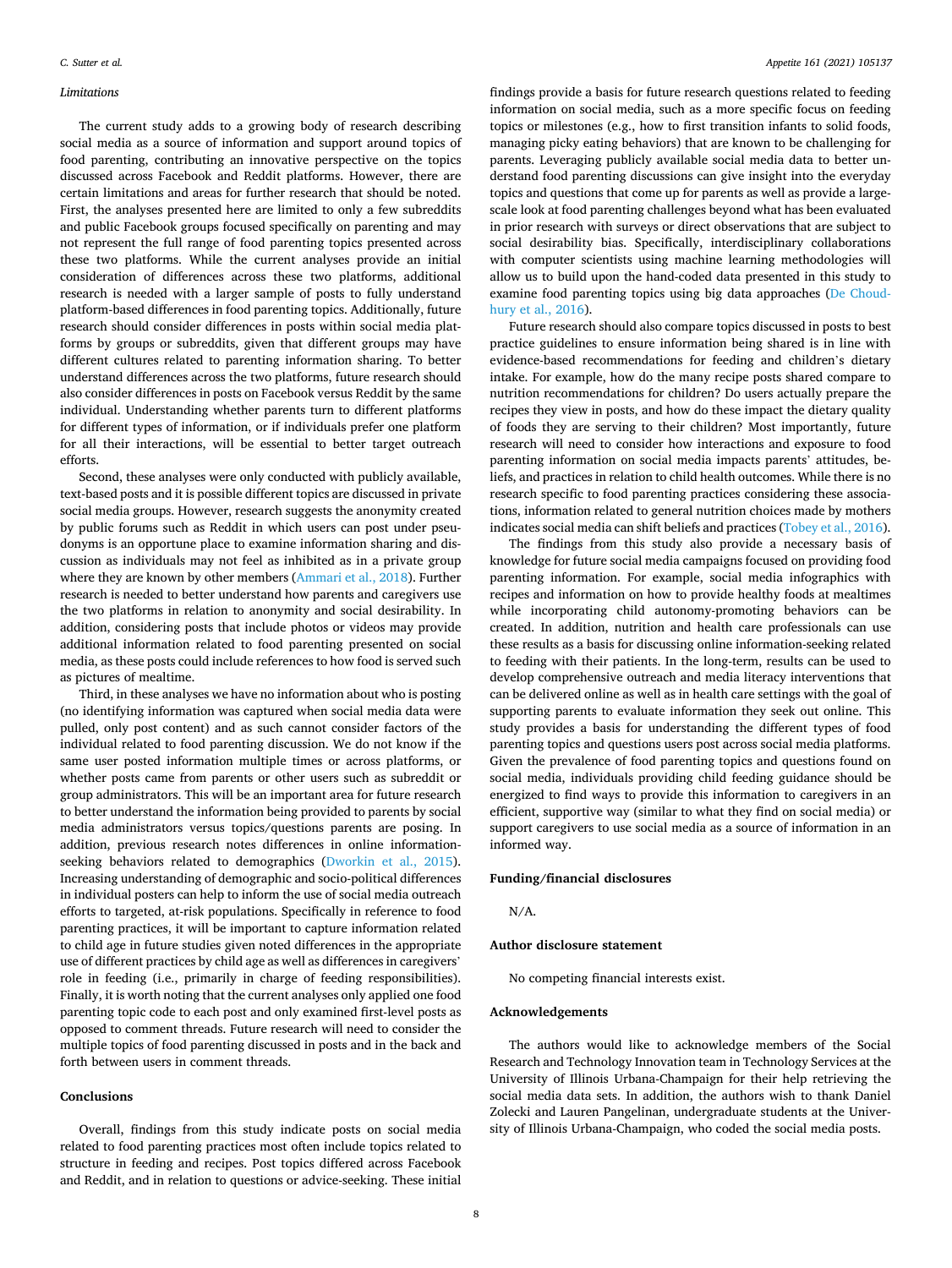# <span id="page-8-0"></span>**Appendix A. Supplementary data**

Supplementary data to this article can be found online at [https://doi.](https://doi.org/10.1016/j.appet.2021.105137)  [org/10.1016/j.appet.2021.105137.](https://doi.org/10.1016/j.appet.2021.105137)

# **References**

- Abidin, R. R. (1992). The determinants of parenting behavior. *Journal of Clinical Child Psychology, 21*(4), 4–7. <https://doi.org/10.1207/s15374424jccp2104>, 412.
- Ammari, T., & Schoenebeck, S. (2015). Networked empowerment on Facebook groups for parents of children with special needs. *Proc 33rd Annu ACM Conf Hum Factors Comput Syst - CHI '15.*, 2805–2814. <https://doi.org/10.1145/2702123.2702324>
- Ammari, T., Schoenebeck, S., & Romero, D. M. (2018). *Pseudonymous Parents : Comparing parenting roles and identities on the mommit and daddit subreddits*. [https://doi.org/](https://doi.org/10.1145/3173574.3174063)  [10.1145/3173574.3174063](https://doi.org/10.1145/3173574.3174063)
- Asiodu, I. V., Waters, C. M., Dailey, D. E., Lee, K. A., & Lyndon, A. (2015). Breastfeeding and use of social media among first-time african American mothers. *Journal of Obstetric, Gynecologic, and Neonatal Nursing, 44*(2), 268–278. [https://doi.org/](https://doi.org/10.1111/1552-6909.12552)  [10.1111/1552-6909.12552](https://doi.org/10.1111/1552-6909.12552)
- Baker, S., Sanders, M. R., & Morawska, A. (2017a). Who uses online parenting support? A cross-sectional survey exploring Australian parents' internet use for parenting. *Journal of Child and Family Studies, 26*(3), 916–927. [https://doi.org/10.1007/](https://doi.org/10.1007/s10826-016-0608-1)  [s10826-016-0608-1](https://doi.org/10.1007/s10826-016-0608-1)
- Ball, R., Duncanson, K., Burrows, T., & Collins, C. (2017). Experiences of parent peer nutrition educators sharing child feeding and nutrition information. *Children, 4*(9), Article 78. <https://doi.org/10.3390/children4090078>
- Bartholomew, M. K., Schoppe-Sullivan, S. J., Glassman, M., Kamp Dush, C. M., & Sullivan, J. M. (2012). New parents' Facebook use at the transition to parenthood. *Family Relations, 61*(3), 455–469. [https://doi.org/10.1111/j.1741-](https://doi.org/10.1111/j.1741-3729.2012.00708.x)  [3729.2012.00708.x](https://doi.org/10.1111/j.1741-3729.2012.00708.x)
- Baughcum, A. E., Burklow, K. A., Deeks, C. M., Powers, S. W., & Whitaker, R. C. (1998). Maternal feeding practices and childhood obesity. *Archives of Pediatrics and Adolescent Medicine, 152*(10), 1010–1014. [https://doi.org/10.1001/](https://doi.org/10.1001/archpedi.152.10.1010) [archpedi.152.10.1010](https://doi.org/10.1001/archpedi.152.10.1010)
- Belsky, J. (1984). The determinants of parenting: A process model. *Child Development, 55*   $(1), 83-96.$  https://doi.org/10.2307/11298
- Birch, L. L., Fisher, J. O., Grimm-Thomas, K., Markey, C. N., Sawyer, R., & Johnson, S. L. (2001). Confirmatory factor analysis of the child feeding questionnaire: A measure of parental attitudes, beliefs and practices about child feeding and obesity proneness. *Appetite, 36*(3), 201–210. <https://doi.org/10.1006/appe.2001.0398>
- Braun, V., & Clarke, V. (2006). Using thematic analysis in psychology. *Qualitative Research in Psychology, 3*(2), 77–101.<https://doi.org/10.1191/1478088706qp063oa>
- Bridges, N., Howell, G., & Schmied, V. (2018). Exploring breastfeeding support on social media. *International Breastfeeding Journal, 13*(1), Article 22. [https://doi.org/](https://doi.org/10.1186/s13006-018-0166-9)  [10.1186/s13006-018-0166-9](https://doi.org/10.1186/s13006-018-0166-9)
- Carruth, B. R., & Skinner, J. D. (2001). Mothers' sources of information about feeding their children ages 2 Months to 54 months. *Journal of Nutrition Education, 33*(3), 143–147. [https://doi.org/10.1016/S1499-4046\(06\)60183-8](https://doi.org/10.1016/S1499-4046(06)60183-8)
- IBM Corp.. (2015). *[IBM SPSS statistics for windows \(Version 23.0\)](http://refhub.elsevier.com/S0195-6663(21)00045-3/sref16)*.
- Dayton, C. M., & Schafer, W. D. (1973). Extended tables of t and chi square for Bonferroni tests with unequal error allocation. *Journal of the American Statistical Association, 68*  (341), 78–83.<https://doi.org/10.1080/01621459.1973.10481337>
- De Choudhury, M., Sharma, S., & Kiciman, E. (2016). Characterizing dietary choices, nutrition, and language in food deserts via social media. *Proc ACM Conf Comput Support Coop Work CSCW, 27*, 1157–1170. [https://doi.org/10.1145/](https://doi.org/10.1145/2818048.2819956)  [2818048.2819956](https://doi.org/10.1145/2818048.2819956)
- Debatin, B., Lovejoy, J. P., Horn, A. K., & Hughes, B. N. (2009). Facebook and online privacy: Attitudes, behaviors, and unintended consequences. *Journal of Computer and Communications, 15*(1), 83–108. [https://doi.org/10.1111/j.1083-6101.2009.01494.](https://doi.org/10.1111/j.1083-6101.2009.01494.x)  [x](https://doi.org/10.1111/j.1083-6101.2009.01494.x)
- Doty, J. L., & Dworkin, J. (2014). Online social support for parents: A critical review. *Marriage & Family Review, 50*(2), 174–198. [https://doi.org/10.1080/](https://doi.org/10.1080/01494929.2013.834027)  [01494929.2013.834027](https://doi.org/10.1080/01494929.2013.834027)
- Doub, A. E., Small, M., & Birch, L. L. (2016a). A call for research exploring social media influences on mothers' child feeding practices and childhood obesity risk. *Appetite, 99*, 298–305. <https://doi.org/10.1016/j.appet.2016.01.003>
- Doub, A. E., Small, M., & Birch, L. (2016c). An exploratory analysis of child feeding beliefs and behaviors included in food blogs written by mothers of preschool-aged children. *Journal of Nutrition Education and Behavior, 48*(2), 93–103. [https://doi.org/](https://doi.org/10.1016/j.jneb.2015.09.001)  [10.1016/j.jneb.2015.09.001](https://doi.org/10.1016/j.jneb.2015.09.001)
- Doub, A. E., Small, M. L., Levin, A., LeVangie, K., & Brick, T. R. (2016d). Identifying users of traditional and Internet-based resources for meal ideas: An association rule learning approach. *Appetite, 103*, 128–136. [https://doi.org/10.1016/j.](https://doi.org/10.1016/j.appet.2016.04.006) et.2016.04.006
- Downe-Wamboldt, B. (1992). Content analysis: Method, applications, and issues. *Health Care for Women International, 13*(3), 313–321. [https://doi.org/10.1080/](https://doi.org/10.1080/07399339209516006) [07399339209516006](https://doi.org/10.1080/07399339209516006)
- Drentea, P., & Moren-Cross, J. L. (2005). Social capital and social support on the web: The case of an internet mother site. *Sociology of Health & Illness, 27*(7), 920–943. <https://doi.org/10.1111/j.1467-9566.2005.00464.x>
- Duggan, M., Lenhart, A., Lampe, C., & Ellison, N. B. (2015). *Parents and social media*. [http](http://www.pewinternet.org/2015/07/16/parents-and-social-media/)  .pewinternet.org/2015/07/16/parents-and-social-media/.
- Dworkin, J., Rudi, J. H., & Hessel, H. (2018). The state of family research and social media. *J Fam Theory Rev, 10*(4), 796–813. <https://doi.org/10.1111/jftr.12295>
- [Dworkin, J., Walker, S., Rudi, J., & Doty, J. L. \(2015\). Parents](http://refhub.elsevier.com/S0195-6663(21)00045-3/sref30)' use of new media for [communication: A consideration of demographic differences. In C. J. Bruess \(Ed.\),](http://refhub.elsevier.com/S0195-6663(21)00045-3/sref30)  *[Family communication in the age of digital and social media](http://refhub.elsevier.com/S0195-6663(21)00045-3/sref30) (pp. 408-425). New York,* [NY: Peter Lang](http://refhub.elsevier.com/S0195-6663(21)00045-3/sref30).
- Eneli, I. U., Kalogiros, I. D., McDonald, K. A., & Todem, D. (2007). Parental preferences on addressing weight-related issues in children. *Clinical Pediatrics, 46*(7), 612–618. <https://doi.org/10.1177/0009922807299941>
- Fox, S., & Duggan, M. (2013). *[Health online 2013. Health \(irvine calif\)](http://refhub.elsevier.com/S0195-6663(21)00045-3/sref32)*, 2013/01/15/ [health-online-2013/.](http://refhub.elsevier.com/S0195-6663(21)00045-3/sref32)
- Hales, C. M., Fryar, C. D., Carroll, M. D., Freedman, D. S., & Ogden, C. L. (2018). Trends in obesity and severe obesity prevalence in US youth and adults by sex and age, 2007-2008 to 2015-2016. *Journal of the American Medical Association, 319*(16), 1723. <https://doi.org/10.1001/jama.2018.3060>
- Haslam, D. M., Tee, A., & Baker, S. (2017). The use of social media as a mechanism of social support in parents. *Journal of Child and Family Studies, 26*(7), 2026–2037. <https://doi.org/10.1007/s10826-017-0716-6>
- Holtz, B., Smock, A., & Reyes-Gastelum, D. (2015). Connected motherhood: Social support for moms and moms-to-Be on Facebook. *Telemed e-Health, 21*(5), 415–421. /doi.org/10.1089/tmj.2014.0118
- Jang, J., & Dworkin, J. (2014). Does social network site use matter for mothers? Implications for bonding and bridging capital. *Computers in Human Behavior, 35*, 489–495. <https://doi.org/10.1016/j.chb.2014.02.049>
- Kallem, S., Gruver, R. S., Virudachalam, S., & Fiks, A. G. (2018). Mothers' Facebook posts about infant health: Findings from the Grow2Gether study. *BMC Pediatrics, 18*(1), Article 341.<https://doi.org/10.1186/s12887-018-1315-4>
- Kaufmann, R., & Buckner, M. M. (2014). To connect or promote?: An exploratory examination of Facebook pages dedicated to moms. *Computers in Human Behavior, 35*, 479–482. <https://doi.org/10.1016/j.chb.2014.02.030>
- Krämer, N. C., & Winter, S. (2008). Impression management 2.0: The relationship of selfesteem, extraversion, self-efficacy, and self-presentation within social networking sites. *Journal of Media Psychology, 20*(3), 106–116. [https://doi.org/10.1027/1864-](https://doi.org/10.1027/1864-1105.20.3.106)  [1105.20.3.106](https://doi.org/10.1027/1864-1105.20.3.106)
- Laws, R., Walsh, A. D., Hesketh, K. D., Downing, K. L., Kuswara, K., & Campbell, K. J. (2019). Differences between mothers and fathers of young children in their use of the internet to support healthy family lifestyle behaviors: Cross-sectional study. *Journal of Medical Internet Research, 21*(1), e11454. <https://doi.org/10.2196/11454>
- Lazer, D., Brewer, D., Christakis, N., Fowler, J., & King, G. (2009). Life in the network: The coming age of computational social science. *Science*, 323(5915), 721–723. <https://doi.org/10.1126/science.1167742.Life>(80-).
- McDaniel, B. T., Coyne, S. M., & Holmes, E. K. (2012). New mothers and media use: Associations between blogging, social networking, and maternal well-being. *Maternal and Child Health Journal, 16*(7), 1509–1517. [https://doi.org/10.1007/](https://doi.org/10.1007/s10995-011-0918-2) s10995-011-0918-2
- Nellsch, E. R., Walker, L. O., Xie, B., & Vaughan, M. W. (2013a). What new mothers' favorite web sites and features tell us about designing web-based health promotion: A content analysis. *Telemed e-Health, 19*(11), 875–878. [https://doi.org/10.1089/](https://doi.org/10.1089/tmj.2013.0023) [tmj.2013.0023](https://doi.org/10.1089/tmj.2013.0023)
- O'Connor, T. M., Mâsse, L. C., Tu, A. W., et al. (2017). Food parenting practices for 5 to 12 year old children: A concept map analysis of parenting and nutrition experts input. *International Journal of Behavioral Nutrition and Physical Activity, 14*(1), Article 122. <https://doi.org/10.1186/s12966-017-0572-1>
- Pretorius, K., Johnson, K. E., & Rew, L. (2019). An integrative review: Understanding parental use of social media to influence infant and child health. *Maternal and Child Health Journal, 23*(10), 1360–1370.<https://doi.org/10.1007/s10995-019-02781-w>
- Price, S. L., Aston, M., Monaghan, J., et al. (2017). Maternal knowing and social networks: Understanding first-time mothers' search for information and support through online and offline social networks. *Qualitative Health Research*. [https://doi.](https://doi.org/10.1177/1049732317748314) [org/10.1177/1049732317748314,](https://doi.org/10.1177/1049732317748314) 104973231774831.
- Savage, J. S., Fisher, J. O., & Birch, L. L. (2007). Parental influence on eating behavior: Conception to adolescence. *Journal of Law Medicine & Ethics, 35*(1), 22-34. https: doi.org/10.1111/j.1748-720X.2007.00111
- Skelton, K., Evans, R., & LaChenaye, J. (2020). Hidden communities of practice in social media groups: Mixed methods study. *Journal of Medical Internet Research, 22*(3). doi.org/10.2196/14355
- Swindle, T. M., Ward, W. L., & Whiteside-Mansell, L. (2018). Facebook: The use of social media to engage parents in a preschool obesity prevention curriculum. *Journal of Nutrition Education and Behavior, 50*(1), 4–10. [https://doi.org/10.1016/j.](https://doi.org/10.1016/j.jneb.2017.05.344)  [jneb.2017.05.344](https://doi.org/10.1016/j.jneb.2017.05.344). e1.
- Teague, S. J., & Shatte, A. B. (2018). Exploring the transition to fatherhood: Feasibility study using social media and machine learning. *JMIR Pediatr Parent, 1*(2), Article e12371. <https://doi.org/10.2196/12371>
- Thoren, E. M., Metze, B., Bührer, C., & Garten, L. (2013). Online support for parents of preterm infants: A qualitative and content analysis of Facebook "preemie" groups. *Archives of Disease in Childhood - Fetal and Neonatal Edition, 98*(6). [https://doi.org/](https://doi.org/10.1136/archdischild-2012-303572) [10.1136/archdischild-2012-303572](https://doi.org/10.1136/archdischild-2012-303572)
- Tobey, L., Koenig, H., Brown, N., & Manore, M. (2016). Reaching low-income mothers to improve family fruit and vegetable intake: Food hero social marketing campaign—research steps, development and testing. *Nutrients, 8*(9), Article 562. <https://doi.org/10.3390/nu8090562>
- Tobey, L. N., & Manore, M. M. (2014). Social media and nutrition education: The food hero experience. *Journal of Nutrition Education and Behavior, 46*(2), 128–133. <https://doi.org/10.1016/j.jneb.2013.09.013>
- Vaughn, A. E., Ward, D. S., Fisher, J. O., et al. (2016). Fundamental constructs in food parenting practices: A content map to guide future research. *Nutrition Reviews, 74*(2), 98–117. <https://doi.org/10.1093/nutrit/nuv061>